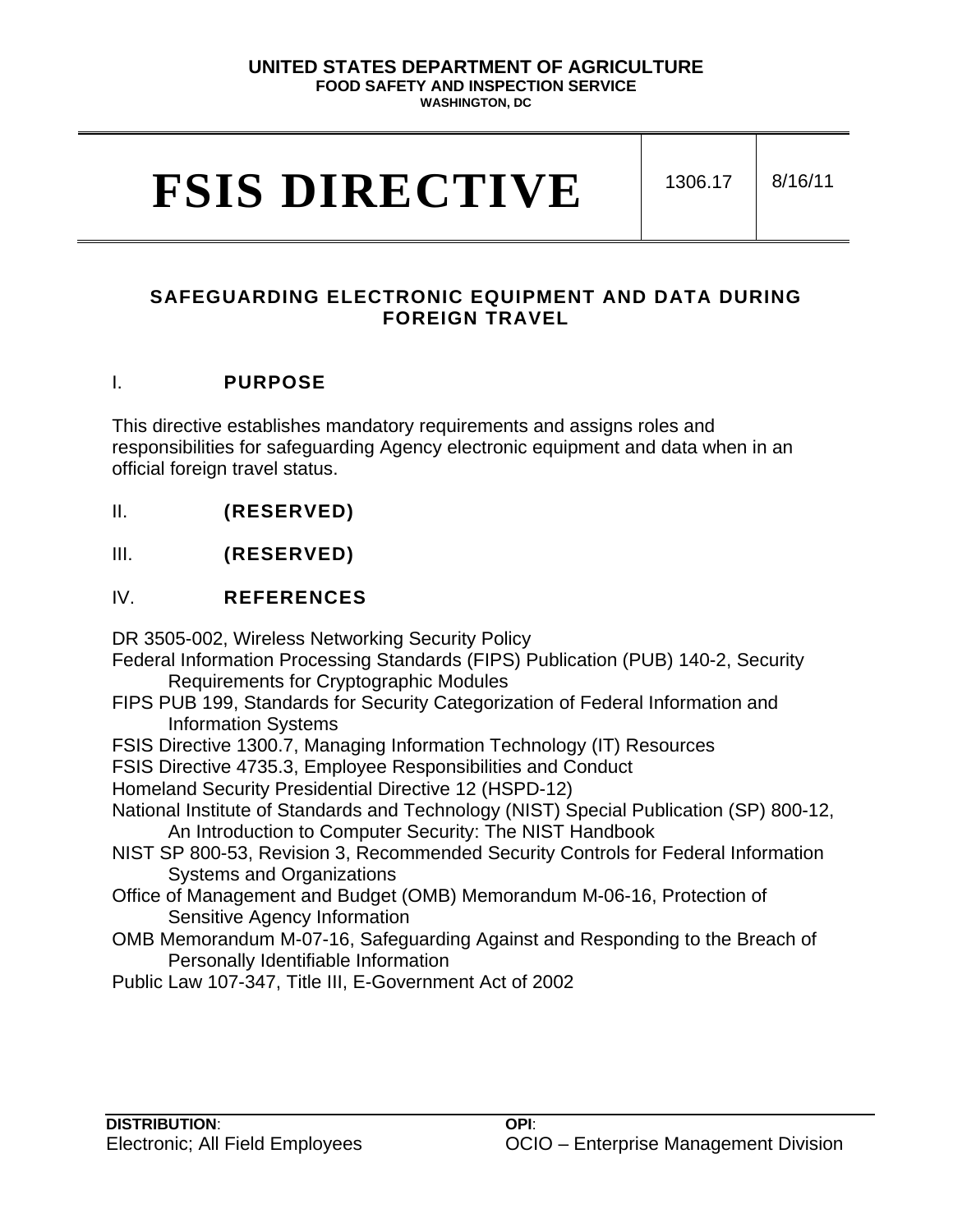# V. **ABBREVIATIONS**

The following appear in their shortened form in this directive:

| <b>DFTED</b> | <b>Dedicated Foreign Travel Electronic Device</b>                  |
|--------------|--------------------------------------------------------------------|
| FISMA        | <b>Federal Information Security Management Act</b>                 |
| <b>ISSP</b>  | <b>Information System Security Program</b>                         |
| <b>ISSPM</b> | Information System Security Program Manager                        |
| IT.          | <b>Information Technology</b>                                      |
| NIST SP      | National Institute of Standards and Technology Special Publication |
| OCIO         | Office of the Chief Information Officer                            |
| OMB          | Office of Management and Budget                                    |

#### VI. **POLICY**

It is FSIS policy to ensure information security controls are in place to protect FSIS information systems and data in compliance with Public Law 107-347, Title III, E-Government Act of 2002 and USDA regulations.

#### VII. **DEFINITIONS**

A. **Authentication**. Verifying the identity of a user, process, or device, often as a prerequisite to allowing access to resources in an information system.

B. **Information System**. A discrete set of information resources organized for the collection, processing, maintenance, use, sharing, dissemination, storage, or disposition of information. An information system must have logical boundaries around a set of processes, communications, and storage, and the boundaries must:

- 1. Be under the same direct management control.
- 2. Have the same function or mission objective.
- 3. Have essentially the same operational and security needs.
- 4. Reside in the same general operating environment.

C. **IT**. Any equipment or interconnected system or subsystem of equipment that is used in the automatic acquisition, storage, manipulation, management, movement, control, display, switching, interchange, transmission, or reception of data or information by the executive agency. For purposes of the preceding sentence, equipment is used by an executive agency if the equipment is used by the executive agency directly or is used by a contractor under a contract with the executive agency which requires the use of such equipment or requires the use, to a significant extent, of such equipment in the performance of a service or the furnishing of a product. The term information technology includes computers, ancillary equipment, software, firmware, and similar procedures, services (including support services), and related resources.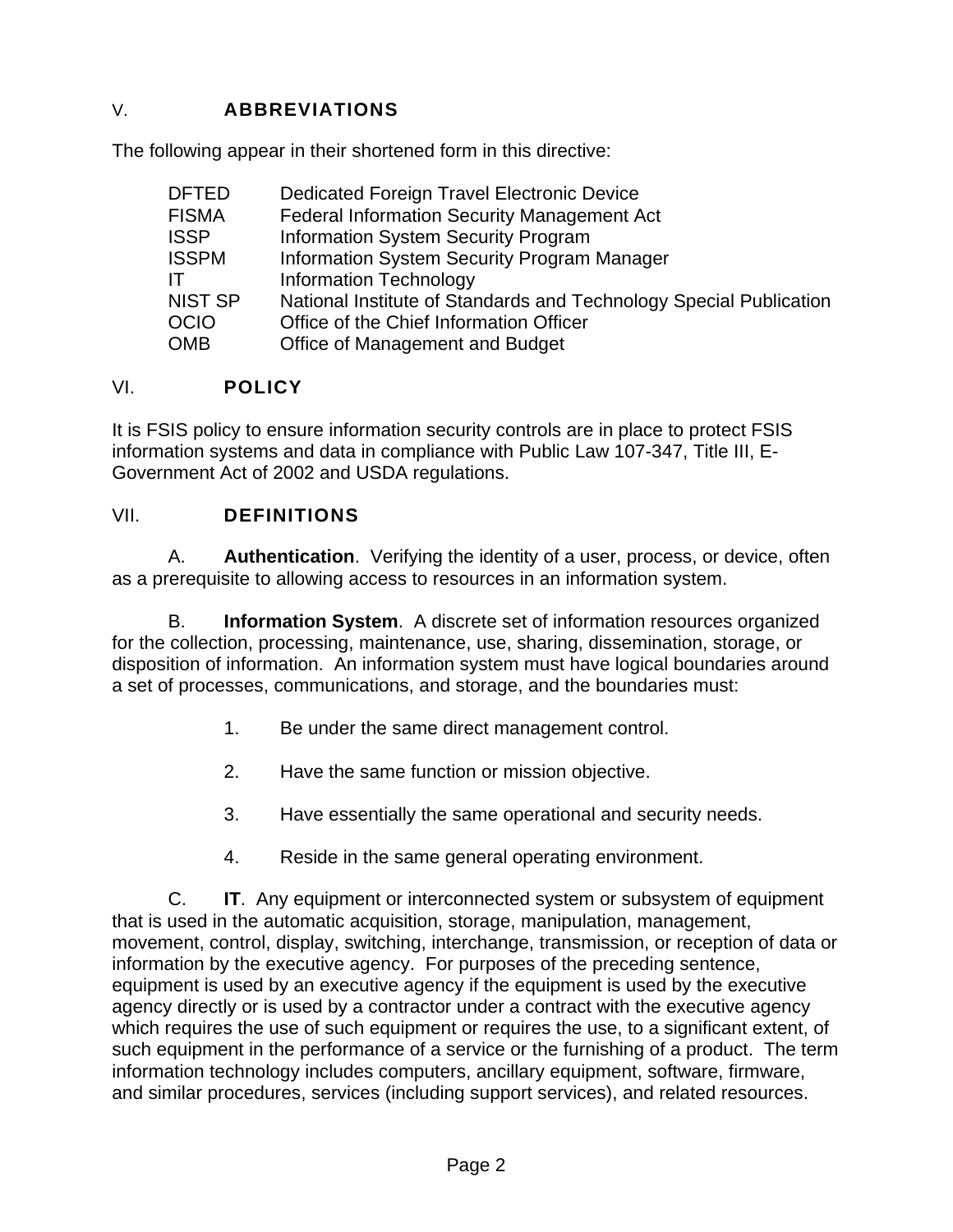D. **System Owner**. A person or organization having responsibility for the development, procurement, integration, modification, operation and maintenance, and final disposition of an information system.

E. **System User**. An individual authorized to utilize FSIS IT resources.

# VIII. **BACKGROUND**

A. FISMA was passed by Congress and signed into law by the President as Public Law 107-347, Title III, E-Government Act of 2002. The goals of FISMA include development of a comprehensive framework to protect the Government's information, operations, and assets. FISMA assigns specific responsibilities to Federal agencies, NIST, and OMB to strengthen IT system security. In particular, FISMA requires the head of each agency to implement policies and procedures to cost-effectively reduce information security risks to an acceptable level.

B. NIST SP 800-53, Revision 3, outlines the controls to be addressed for safeguarding data. The selection and employment of appropriate security controls for an information system is an important task that can have major implications on the operations and assets of an organization. Security controls are the management, operational, and technical safeguards or countermeasures prescribed for an information system to protect the confidentiality, integrity, and availability of the system and its information.

# IX. **DFTED REQUIREMENTS**

A. Only FSIS DFTEDs (**examples**: laptops, portable electronic storage devices, and Blackberry™ devices) will be used to store, transmit, or process Agency information when in official foreign travel status.

B. All DFTEDs must:

.

- 1. Have full-disk encryption.
- 2. Be assigned to the FSIS DFTED pool.

C. DFTEDs must not be connected (physically nor by tethering) to the FSIS network upon return from foreign travel.

D. DFTEDs must be returned to the Service Desk within 10 business days upon return from foreign travel.

E. Two-factor authentication is required for all remote access. Travelers are required to have a LincPass and know their PIN. (**NOTE**: Blackberry™ devices do not use two-factor authentication and are exempt from this requirement.)

F. DFTEDs are prohibited from using removable memory cards.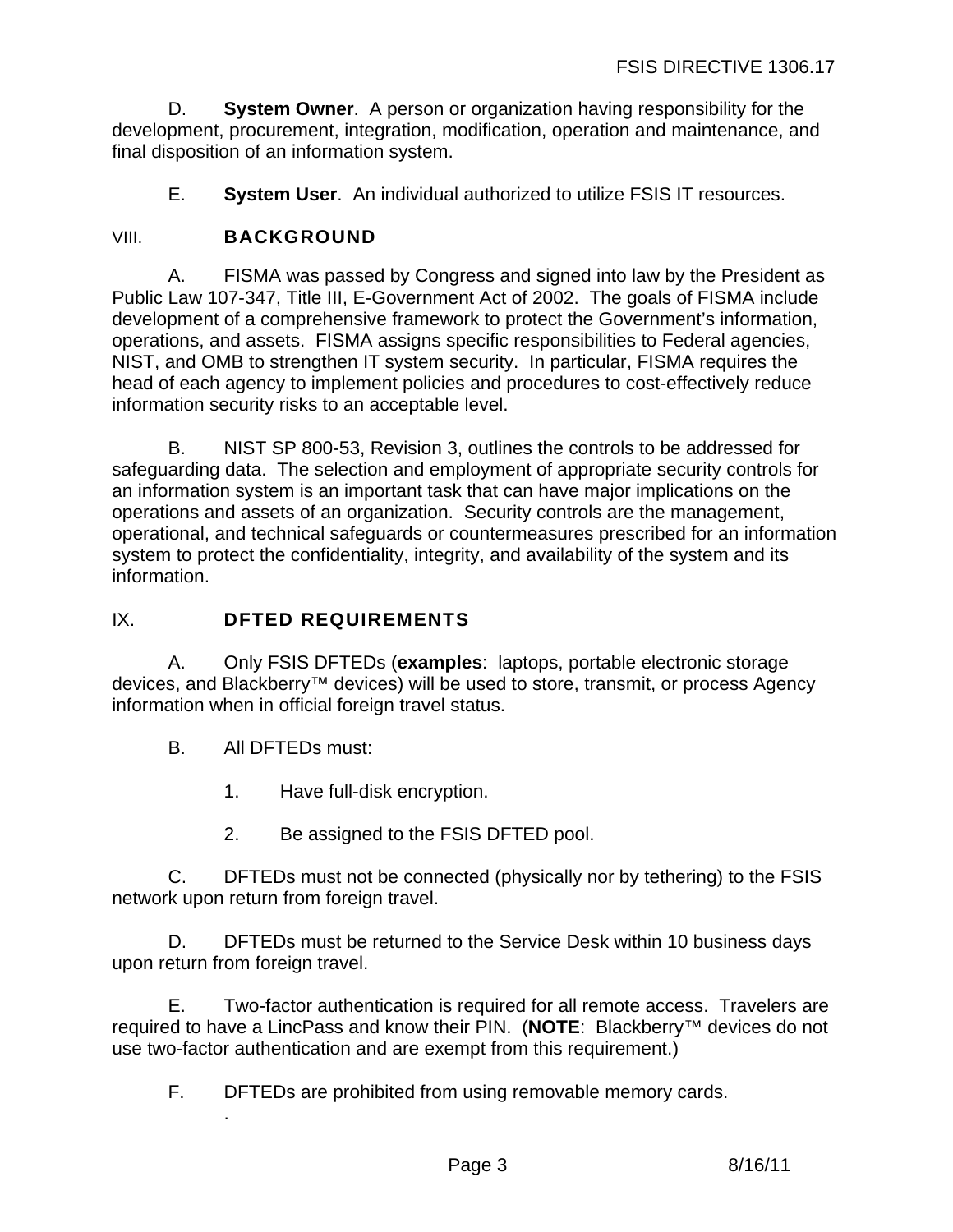## X. **ROLES AND RESPONSIBILITIES**

## A. **OCIO**.

1. Ensures compliance with all Federal laws, regulations, and directives relating to safeguarding data.

2. Ensures information security policy and standard operating procedures are developed, maintained, and distributed, and that they comply with FISMA, NIST, OMB, USDA, and FSIS directives.

3. Promotes and supports safeguarding electronic equipment and data throughout the Agency.

#### B. **ISSP**.

1. Works with the Service Desk to define the necessary configuration and handling requirements for equipment maintained and distributed as part of the DFTED pool.

2. Ensures collaboration within FSIS on safeguarding data during foreign travel.

#### C. **System Owners**.

1. Ensure appropriate procedures are in place to meet DFTED requirements.

2. Ensure DFTEDs meet the security requirements before authorization is granted for use on foreign travel.

#### D. **System Users**.

1. Ensure their duties are performed in accordance with this policy.

2. Request equipment by submitting a FootPrints ticket or calling the Service Desk at least 5 business days in advance of foreign travel.

3. Ensure the physical security of FSIS laptops, portable electronic storage devices, or Blackberry<sup>™</sup> devices at all times and must not:

a. Place in checked baggage when traveling.

b. Leave unattended.

4. Immediately report the loss, theft, or compromise of any device while on foreign travel in accordance with FSIS Directive 1300.7.